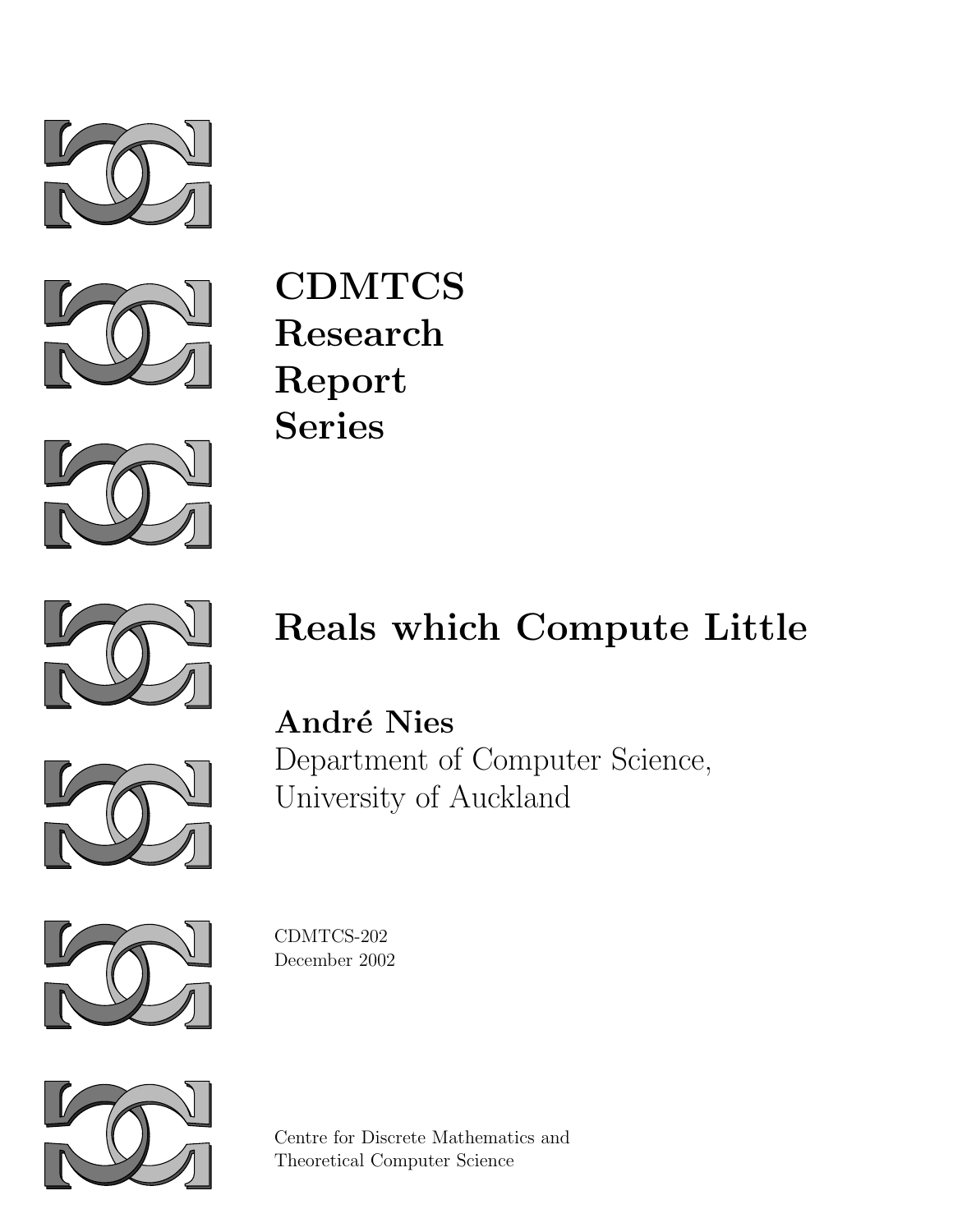## Reals which compute little

André Nies

December 2, 2002

**Abstract.** We investigate combinatorial lowness properties of sets of natural numbers (reals). The real A is super-low if  $A' \leq_{tt} \emptyset'$ , and A is jump-traceable if the values of  ${e}^{\lambda}(e)$  can be effectively approximated in a sense to be specified. We investigate those properties, in particular showing that super-lowness and jump-traceability coincide within the r.e. sets but none of the properties implies the other within the  $\omega$ -r.e. sets. Finally we prove that, for any low r.e. set B, there is is a K-trivial set  $A \nleq_T B$ .

## **1 Introduction**

In computability theory, one measures and compares the computational complexity of sets of natural numbers (also called *reals*). The first question one is interested in is whether the real is computable. Reals which come close to being computable are therefore of particular interest. A *lowness properties* of a real *A* says that, in some sense, *A* has low computational power when used as an oracle (and therefore *A* is close to being computable). To qualify as a lowness property, we require that the property be downward closed under Turing reducibility  $\leq_T$ , and that each real *A* with that property is generalized low<sub>2</sub>, namely  $A'' \leq T A \oplus \emptyset''$ . In this paper we study and compare two lowness properties, being super-low and being jump-traceable.

**Superlow reals.** Recall that a real *<sup>A</sup>* is *low* if its jump *<sup>A</sup>* is Turing-below the halting problem  $\emptyset'$ , or, equivalently,  $A'(e) = \lim_s g(e, s)$  for a computable 0.1-valued a. The following concept is more restrictive. <sup>0</sup>*,* 1-valued *g*. The following concept is more restrictive.

**Definition 1.1** *The real A is* super-low *if*  $A' \leq_{tt} \emptyset'$ *. Equivalently,*  $A'(e) = \lim_{h \to 0} a(e, e)$  for a computable 0.1-valued a such that  $a(e, e)$  changes at most b(e) *lim<sub>s</sub>* $g(e, s)$  *for a computable* 0*,* 1*-valued g such that*  $g(e, s)$  *changes at most*  $b(e)$ *times, for a computable function b.*

This notion goes back to work of Mohrherr [6], and an unpublished manuscript of Bickford and Mills [1] (where only super-low r.e. sets are studied, called "abject" sets there). The canonical construction of a low simple set (see [9, Thm VII.1.1]) produces in fact a super-low set: one satisfies lowness requirements

$$
L_e: \exists^{\infty} s \{e\}^A(e) \downarrow [s \text{-} 1] \Rightarrow \{e\}^A(e) \downarrow.
$$

*<sup>L</sup><sup>e</sup>* is injured at most *<sup>e</sup>* times by requirements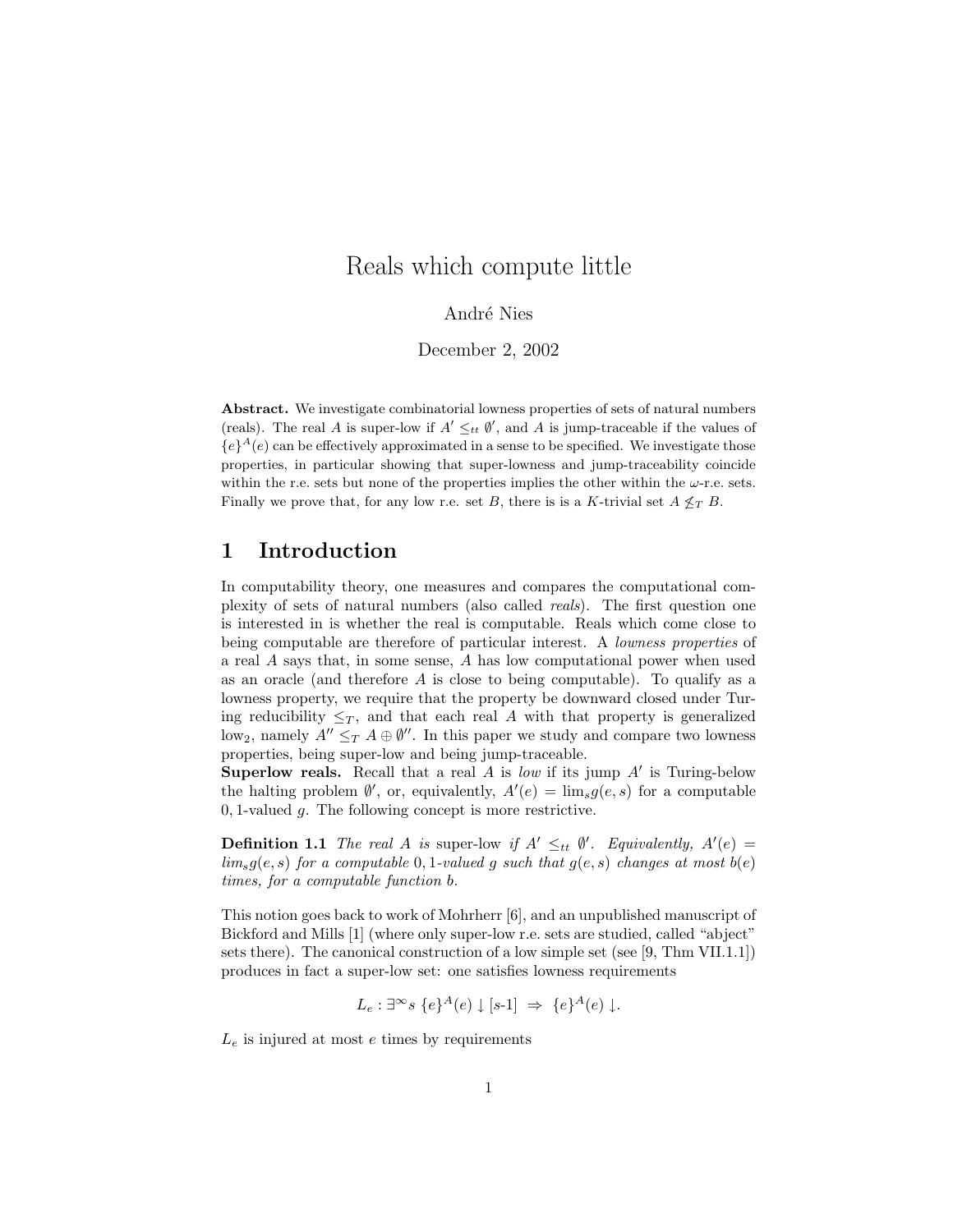$$
P_i: |W_i| = \infty \Rightarrow W_i \cap A \neq \emptyset,
$$

 $i < e$ , which enumerate a number  $x \geq 2i$  such that  $x \in W_{i,s}$  into A at a stage *s* if  $W_{i,s} \cap A_{s-1} = ∅$ . Then  ${e}^A(e)$  can become undefined at most *e* times. Thus, if we let  $g(e, s) = 1$  when  $\{e\}^{A}(e)$  converges at stage *s* and  $g(e, s) = 0$  otherwise, then *g* is an approximation as in definition 1.1, where  $b(e) = e$ .

The low basis theorem of Jockusch and Soare [5] can also be strengthened to "super-low": each non-empty  $\Pi^0_1$  class has a super-low member (Proposition 3.1 below).

**Jump-traceable reals.** We write  $J^A(e)$  for  $\{e\}^A(e)$ , the jump at argument *e*. While lowness and super-lowness restrict the *domain*  $A' = \{e : J^A(e) \downarrow\}$  of  $J^A$ , jump traceability expresses that  $J^A(e)$  has few possible *values*. Given  $T \subseteq \mathbb{N}$ , let  $T^{[x]} = \{y : \langle y, x \rangle \in T\}.$ 

**Definition 1.2** *(i)* An r.e. set  $T \subseteq \mathbb{N}$  *is a* trace *if for some computable h*,  $\forall n |T^{[n]}| \leq h(n)$ . We say that  $h$  *is a* bound for *T*.

*(ii) The real A is* jump-traceable *if there is a trace T such that*

 $\forall e \; J^A(e) \downarrow \Rightarrow J^A(e) \in T^{[e]}.$ 

This modifies the property of being recursively traceable, used in [10] to give a characterization of the Schnorr low reals. We will see below that, because of the universality of the jump, jump traceability of *A* actually restricts the possible values of any partial *A*-recursive function via a trace.

Clearly, both super-lowness and jump traceability are closed downward under  $\leq_T$  and thus satisfy one criterion for being lowness properties. Super-low reals *A* are *ω*-r.e., that is,  $A \leq_{tt} \emptyset'$ . On the other hand, there are continuum many immetric costs by a result in [8] (see below for details). Our first two jump-traceable reals by a result in [8] (see below for details). *Our first two results are:*

- *super-lowness and jump-traceability coincide within the r.e. sets*
- *none of the properties implies the other within the ω-r.e. sets.*

We also prove that jump traceability is  $\Sigma_3^0$  on the *ω*-r.e. sets, namely, if  $(\Theta_e)_{e \in \mathbb{N}}$ <br>is an effective listing of all *tt*-reduction procedures defined on an initial segment is an effective listing of all *tt*-reduction procedures defined on an initial segment of N, then  $\{e : \Theta_e(\emptyset')\> jump\>traceable\}$  is  $\Sigma_3^0$ . The same result follows for the r.e.<br>sets. Becall that  $\{e : W_{\alpha}\}$  is  $\Sigma_3^0$ -complete  $[0, \text{Cor } XII \, 4.7]$ . Since our two sets. Recall that  ${e : W_e \text{ low}}$  is  $\Sigma_4^0$ -complete [9, Cor. XII 4.7]. Since our two<br>properties coincide for r.e. sets, super-lowness is strictly stronger than lowness properties coincide for r.e. sets, super-lowness is strictly stronger than lowness even for the r.e. sets.

Our "combinatorial" lowness properties can be used to study very interesting lowness properties related to randomness and prefix Kolmogorov complexity. We first recall some definitions. For each real *A*, we want to define  $K^A(y)$ , the length of a shortest prefix description of *y* using oracle *A*. An *oracle machine* is a partial recursive functional  $M: 2^{\omega} \times 2^{<\omega} \mapsto 2^{<\omega}$ . We write  $M^A(x)$  for  $M(A, x)$ . *M* is an *oracle prefix machine* if the domain of  $M<sup>A</sup>$  is an antichain under inclusion of strings, for each *A*. Let  $(M_d)_{d \in \mathbb{N}^+}$  be an effective listing of all oracle prefix machines. The universal oracle prefix machine *U* is given by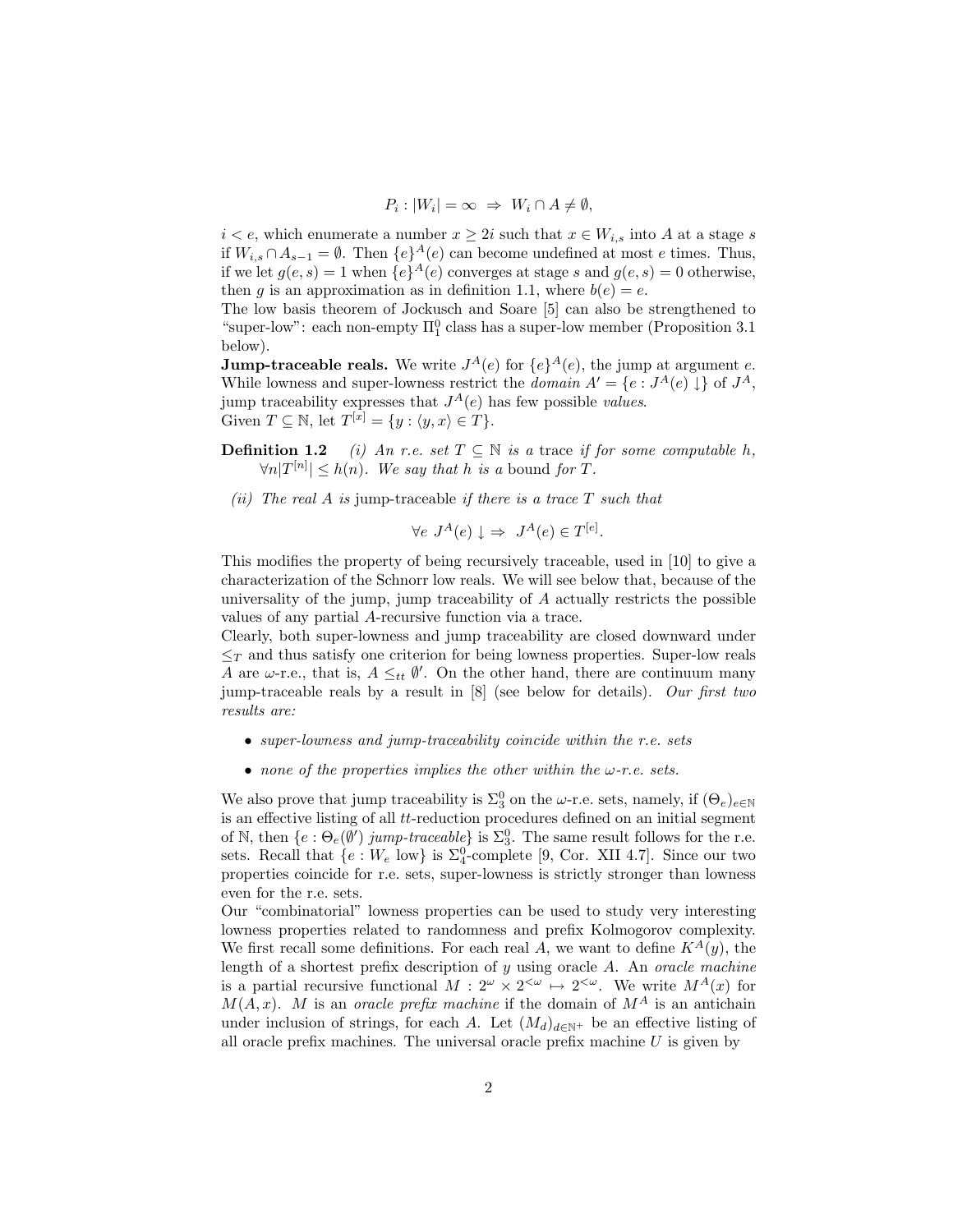$U^A(0^d 1\sigma) = M_d^A(\sigma).$ 

Let  $K^A(y) = \min\{|\sigma| : U^A(\sigma) = y\}$ . If  $A = \emptyset$ , we simply write  $U(\sigma)$  and  $K(y)$ .  $U_s(\sigma) = y$  indicates that  $U(\sigma) = y$  and the computation takes at most *s* steps. The real *A* is *K-trivial* if the *K*-complexity of its initial segments is as low as possible (up to a constant), namely  $\forall n K(X \mid n) \leq K(n) + O(1)$ . Let K denote this class of reals. K contains nonrecursive r.e. sets and is closed under  $\oplus$  (see [2] for proofs and more references). In this paper we show that,

• *for each low r.e. B, there is an r.e.*  $A \in \mathcal{K}$  *such that*  $A \nleq_T B$ *.* 

In Nies [7], we prove that  $K$  is closed downward under Turing reducibility, and each  $A \in \mathcal{K}$  is truth table-below some r.e.  $D \in \mathcal{K}$ . Thus  $\mathcal{K}$  is an example of a lowness property which is an ideal in the  $\omega$ -r.e. reals, generated by its r.e. members. In contrast, we will show that the super-low r.e. sets do not form an ideal, since there are super-low r.e. sets  $A_0$ ,  $A_1$  such that  $A_0 \oplus A_1$  is Turing complete.

We also show in Nies [7] that each  $A \in \mathcal{K}$  is superlow. Since the construction in [2] produces a noncappable  $A \in \mathcal{K}$ , the class of super-low r.e. degrees is downward dense in the nonrecursive r.e. degrees.

Nies and Stephan [8] use the notion of jump traceability to characterize reals which are computationally weak in the following sense.

**Definition 1.3** *Let*  $p : \mathbb{N} \to \mathbb{N}$  *be a nondecreasing computable function such that lim<sub>n</sub>* $p(n) - n = ∞$ *. A real A is strongly*  $p$ *-low if*  $\forall y K(y) \leq p(K^A(y) + c_0) + c_1$ *for some constants*  $c_0, c_1 \in \mathbb{N}$ *.* 

Thus, for such *A*,  $K^A(y)$  is not much smaller than  $K(y)$ . Let  $\mathcal{SK}[p]$  denote this class of reals. In [8] we show that

*A jump traceable*  $\Leftrightarrow \exists p$  *computable*  $A \in \mathcal{SK}[p].$ 

We actually use a definition which is effectively equivalent to being jumptraceable: a real *A* is *U-traceable* if there is a trace *T* such that  $\forall \sigma \in 2^{< \omega}$  ( $U^A(\sigma) \downarrow \Rightarrow$  $U^A(\sigma) \in T^{[|\sigma|]}$ . We also show in [8] that for each function *p* satisfying the con-<br>ditions of Definition 1.3, there is a perfect  $\Pi^0$  class  $O \subseteq S\mathcal{K}[n]$  of nonrecursive ditions of Definition 1.3, there is a perfect  $\Pi_1^0$  class  $Q \subseteq \mathcal{SK}[p]$  of nonrecursive reals. Thus there are continuum many jum-traceable reals. reals. Thus there are continuum many jump-traceable reals.

*Preliminaries.* If  $f : \mathbb{N} \to \mathbb{N}$ , then we say *f* is  $\omega$ -r.e. if  $f \leq_{wtt} \emptyset'$ , that is *f* can be computed from  $\emptyset'$  with recursively bounded use. This is easily seen to can be computed from  $\emptyset'$  with recursively bounded use. This is easily seen to be equivalent to  $f(e) = \lim_{s} g(e, s)$ , where g is a computable function such that  $g(e, s)$  changes at most  $b(e)$  times, for a computable function *b*. For instance, if *T* is a trace in the sense of Definition 1.2, then  $f(n) = \max T^{[n]}$  is  $\omega$ -r.e., via  $g(n, s) = \max T_s^{[n]}$  and  $b(n) = h(n)$ .

The following notation is also useful. A  $\Delta_2^0$ –*approximation*  $(A_r)_{r \in \mathbb{N}}$  of a real *A*<br>is an effective sequence of finite sets such that  $A(r) = \lim_{r \to \infty} A(r)$ . Then  $A \leq \omega M$ is an effective sequence of finite sets such that  $A(x) = \lim_{r} A_r(x)$ . Then  $A \leq_{tt} \emptyset'$ iff  $A \leq_{wtt} \emptyset'$  iff the number of changes in such an approximation is recursively bounded.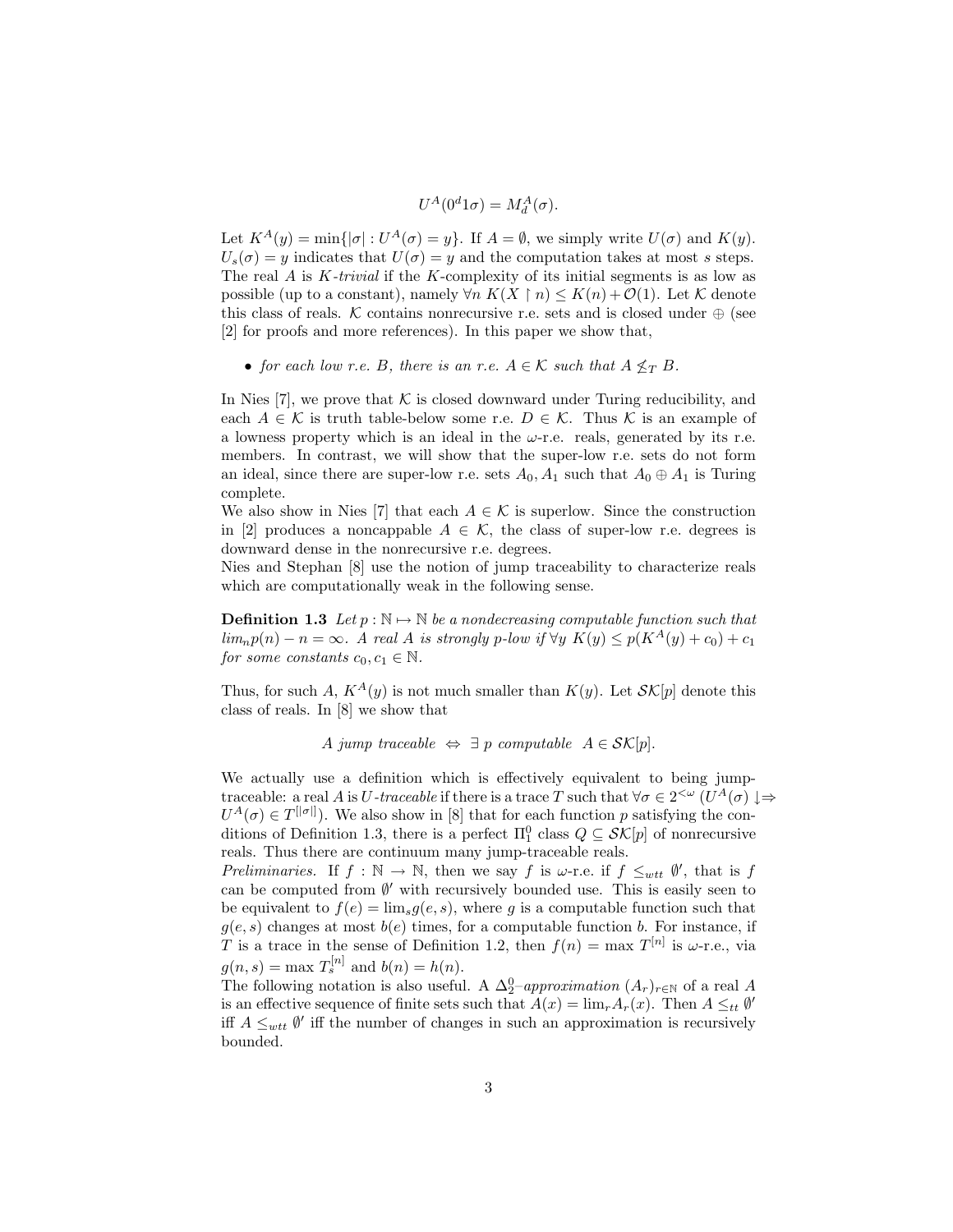Recall that we write  $J^A(e)$  for  $\{e\}^A(e)$ . If *A* is given by a  $\Delta_2^0$ -approximation,<br>we write  $I^A(e)$  of  $\{e\}^A(s)$ . The use of the computation  $I^A(e)$  is denoted we write  $J^A(e)[s]$  for  $\{e\}^{A_s}_{A}(e)$ . The use of the computation  $J^A(e)$  is denoted  $i(A,e)$  and the use of  $I^A(e)[s]$  is denoted  $i(A,e)[s]$  $j(A, e)$ , and the use of  $J^A(e)[s]$  is denoted  $j(A, e)[s]$ .

Recall that a *partial recursive functional* is an r.e. set  $\Psi$  of "axioms"  $\langle \sigma, e, v \rangle$ ,  $\sigma \in 2^{&\omega}$  such that if  $\langle \sigma, e, v \rangle$ ,  $\langle \sigma^i, e, v' \rangle \in \Psi$  and  $\sigma, \sigma^i$  are compatible, then  $v = v'$ .<br>Given  $\Lambda^0$ -approximation (A) to define  $\Psi^A(e) = v$  with use *u* at stage s means Given  $\Delta_2^0$ -approximation  $(A_s)$ , to *define*  $\Psi^A(e) = v$  *with use u at stage s* means to put the axiom  $\langle A_s \mid u, e, v \rangle$  into  $\Psi$ .

While the proof of the following fact is not hard, it depends on the particular implementation of the universal machine.

**Fact 1.4** *From a partial recursive functional* Ψ*, one can effectively obtain a primitive recursive function α, called a* reduction function *for* <sup>Ψ</sup>*, such that*

$$
\forall X \ \forall e \ \Psi^X(e) \simeq J^X(\alpha(e)).
$$

## **2 Jump-traceability**

In this Section we collect some basic facts on jump-traceability, and place this notion in context. First we note:

**Fact 2.1** *If A is jump-traceable via T, then there is a trace S such that, for each partial recursive functional* Ψ*,*

$$
a.e.m[\Psi^A(m) \downarrow \Rightarrow \Psi^A(m) \in S^{[m]}].
$$

For, define *S* by  $S^{[m]} = \bigcup_{i \leq m} T^{[\alpha_i(m)]}$ , where  $(\alpha_i)$  is a listing of all primitive recursive upary functions. Then *S* is a trace which is as required by Fact 1.4 recursive unary functions. Then *S* is a trace which is as required by Fact 1.4.

**Proposition 2.2** *Let <sup>A</sup> be any jump-traceable real. Then <sup>A</sup> is generalized low*1*, namely*  $A' \leq_T A \oplus \emptyset'$ . The reduction can be obtained effectively from an r.e.<br>index for the trace  $T$ . In this reduction, the use on  $\emptyset'$  is recursively bounded *index for the trace <sup>T</sup>. In this reduction, the use on* <sup>∅</sup> *is recursively bounded, and the use on A is*  $\omega$ -r.e.

*Proof.* Consider the partial *A*–recursive functional

$$
\Psi^{A}(e) = \mu s \, [J^{A}(e) \downarrow \text{ in } s \text{ steps}].
$$

Choose a reduction function *α* by Fact 1.4. To see if  $e \in A'$ , first compute  $t = \max_{\alpha} S^{\alpha(e)}$  using  $\emptyset'$  as an oracle. Then using  $A \upharpoonright t$  check whether  $I^A(e)$  $t = \max S^{[\alpha(e)]}$ , using  $\emptyset'$  as an oracle. Then, using  $A \restriction t$ , check whether  $J^A(e) \downarrow$ in  $\leq t$  steps. If so, answer YES, otherwise No.

Since *T* is a trace, the use on  $\emptyset'$  to compute *t* is recursively bounded (see the end of the first Section). end of the first Section).

Next we determine the index set complexity of jump traceability on the *ω*r.e. sets. Recall that  $(\Theta_e)_{e \in \mathbb{N}}$  is an effective listing of all (possibly partial) *tt*-reduction procedures defined on an initial segment of N. Thus  $\Theta_e(x)$  can be viewed as a truth table. Then we obtain an effective listing  $(V_e)_{e \in \mathbb{N}}$  of the *ω*–r.e. sets by letting  $V_{e,s}(x) = \Theta_e(\emptyset'; x)[s]$ , which is interpreted as 0 if  $\Theta_e(x)[s]$ <br>is undefined. Now let  $V(x) = \lim_{x \to a} V(x)$ is undefined. Now let  $V_e(x) = \lim_s V_{e,s}(x)$ .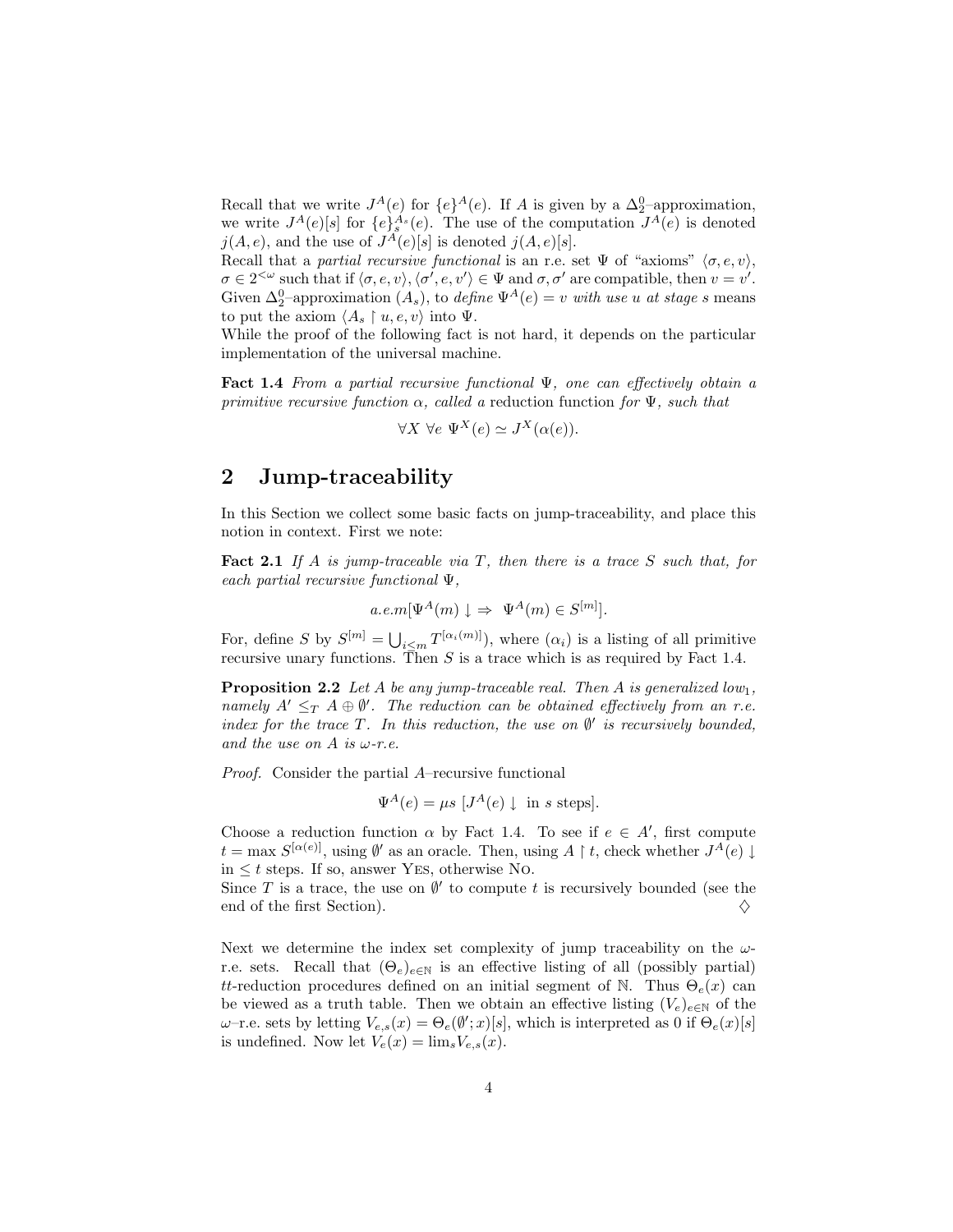**Proposition 2.3**  $\{e : V_e \text{ jump-traceable }\}$  *is*  $\Sigma_3^0$ -complete. Similarly,  ${e : W_e \text{ jump-traceable } } is \Sigma_3^0$ -complete.

*Proof.* We verify that  $V_e$  is jump-traceable iff

$$
\exists T \subseteq \mathbb{N} \; \exists h \; \text{total} \; \left(\forall n |T^{[n]}| \leq h(n) \; \& \; \forall x \forall s \exists t \geq s \, \big| \; J^{V_e}(x)[t] \uparrow \; \vee \; J^{V_e}(x) \in T_t^{[x]} \big] \right).
$$

The direction " $\Rightarrow$ " is clear. For the other direction, note that if  $J^{V_e}(x) \downarrow$  then the condition implies  $J^{V_e}(x) \in T^{[x]}$ .<br>For each  $e \in \mathbb{N}$  we can effectively ob

For each  $e \in \mathbb{N}$  we can effectively obtain  $\hat{e}$  such that  $W_e = V_{\hat{e}}$ . This proves the second index set is  $\Sigma^0$ . For  $\Sigma^0$ -hardness it suffices to consider the r.e. case. But second index set is  $\Sigma_3^0$ . For  $\Sigma_3^0$ -hardness it suffices to consider the r.e. case. But it is easy to show that *any* nontrivial  $\Sigma_3^0$ -class of r.e. sets which is closed under finite differences and contains the computable sets has a  $\Sigma_3^0$ -complete index set.  $\diamond$ 

A real *A* is *weakly recursive* (Ishmukhametov [4]) if there is a trace *S* such that  $\forall \Gamma(\Gamma^A \text{ total } \Rightarrow \text{ a.e. } m \Gamma^A(m) \in S^{[m]}).$  By Fact 2.1 each jump traceable real is weakly requiring Since the function  $g(x) = \max T^{[x]}$  is  $\lim_{x \to a} g$  weakly is weakly recursive. Since the function  $g(x) = \max T^{[x]}$  is  $\omega$ -r.e., a weakly recursive real is array recursive [3], which means that there is an  $\omega$ -r.e. function which eventually dominates any *A*–computable function. For r.e. sets *A*, the converse implication holds by [4], a fact which can be proved in the same style as the proof of Theorem 4.1 below.

The weakly recursive  $\Delta_2^0$  reals have an interesting uniformity property. Recall that a real *A* is Low<sub>2</sub> if  $Tot^A = \{e : \{e\}^A \text{ total} \} \in \Sigma_3^0$ .

**Proposition 2.4** *The weakly recursive*  $\Delta_2^0$ -reals (and hence the jump traceable  $\Delta_2^0$ -reals) are uniformly low<sub>2</sub>. Thus, from a  $\Delta_2^0$  approximation  $(A_s)$  to A one<br>can effectively obtain a  $\Sigma_2^0$ -index for  $Tot^A$  $c$ *an effectively obtain a*  $\Sigma_3^0$ *-index for Tot<sup>A</sup>.* 

The point is that the  $\Delta_2^0$  approximation alone suffices, in case it actually approximates a weakly recursive real, to obtain the  $\Sigma^0_3$ -index.

*Proof.* Using the same argument as in [10, Fact 1], if a real *A* is weakly recursive, then it is irrelevant what the actual bound *h* for the trace is, as long as  $\lim_{n} h(n) = \infty$ . Thus there is a trace *S* such that  $|S^{[m]}| \leq m$ . Let  $S_i$  be a u.r.e. list of all traces with bound  $h(m) = m$ , and let  $V^{[e]} = \bigcup_{i \leq e} S_i^{[e]}$ , so that *V* is a trace which works for all weakly recursive reals. Let  $g(m, s) = \max V_s^{[m]}$ . Then  ${e}^A$  is total iff

$$
\exists x \exists s \ \forall t \ge s \ \forall z < x \ e^A(z) \downarrow [t] \ \& \ \forall z \ge x \exists v \ge t \ u(A;e,z)[v] \le g(z,v).
$$

The direction from left to right holds since  $u(A; e, z)$ , the use of  $\{e\}^{A}(z)$  is an *A*–recursive function. The converse direction holds because, for each *z*, there are only finitely many possibilities for  ${e}^A(z)[v]$ .

The right hand side gives a  $\Sigma_3^0$  index for  $Tot^A$ , which was obtained uniformly in the  $\Lambda^0$ -approximation to  $\Lambda$ in the ∆<sup>0</sup> <sup>2</sup>-approximation to *A*. ♦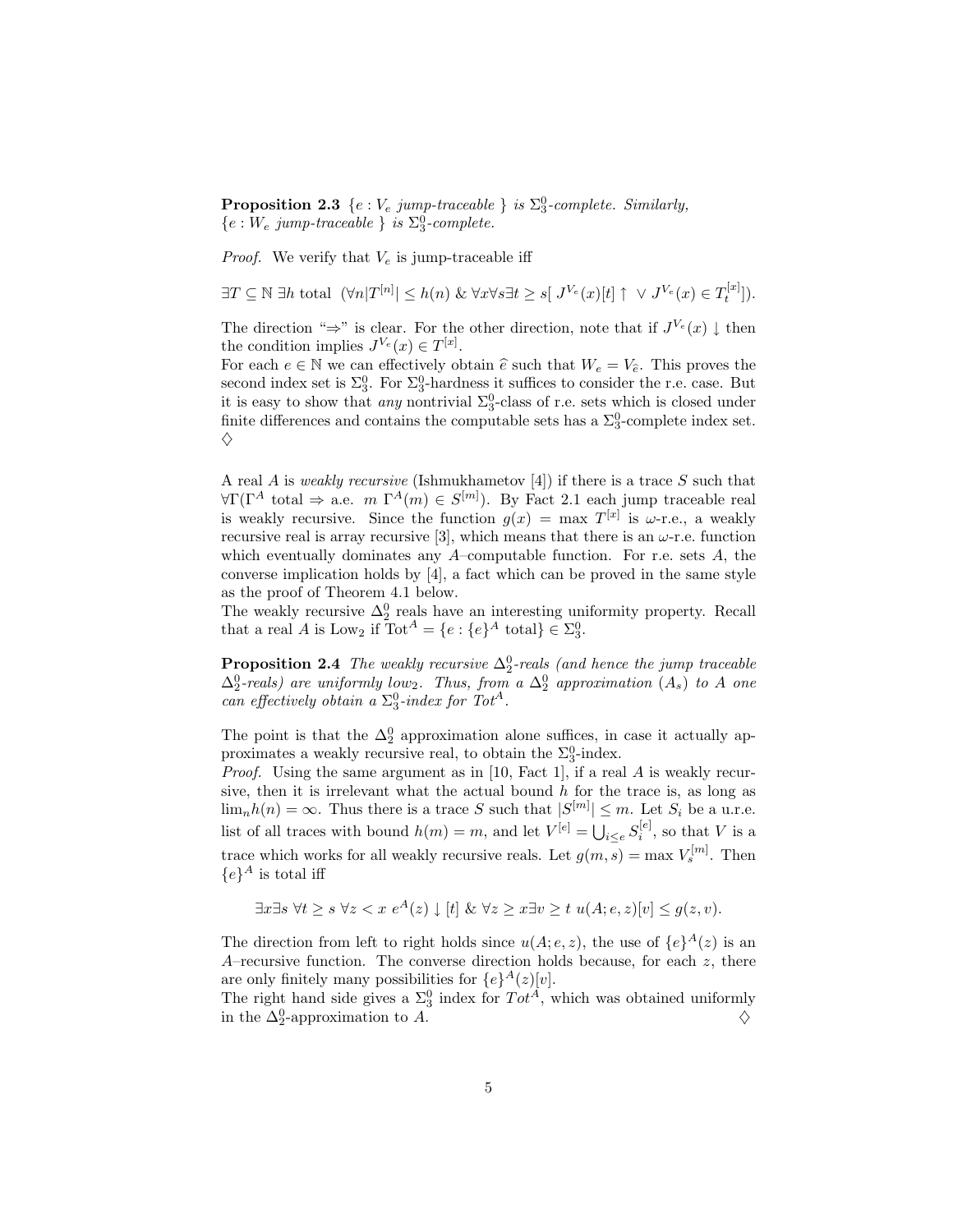## **3 Super-low reals**

Recall that a  $\Pi_1^0$ -class *P* is a subset of  $2^{\omega}$  given as the set of paths [*B*] through a recursive subtree of *B* of  $2^{<\omega}$  Jockusch and Soare [5] proved that each nona recursive subtree of *B* of  $2^{\lt \omega}$ . Jockusch and Soare [5] proved that each nonempty  $\Pi_1^0$  class has a low member. An analisis of their proof yields

**Proposition 3.1** *Each non-empty*  $\Pi_1^0$  *class has a super-low member.* 

*Proof.* Suppose  $P = [B]$ , where *B* is an infinite recursive subtree of  $2^{<\omega}$ . For each finite set *F*, let  $B_F = \{ \sigma \in B : \forall e \in F \; J^{\sigma}(e) \uparrow \}.$  Since being finite is a  $\Sigma_1^0$ -property of recursive trees, there is a computable *g* defined on (strong indices for) finite subsets of N such that indices for) finite subsets of N such that

$$
B_F \text{ finite } \Leftrightarrow \text{ } g(F) \in \emptyset'.
$$

As in [5], let  $B = B_{F_0} \supseteq B_{F_1} \supseteq \ldots$  be a sequence of recursive trees defined as follows: let  $F_0 = \emptyset$ , and  $F_{i+1} = F_i$  if  $B_{F_i \cup \{i\}}$  is finite, and  $F_{i+1} = F_i \cup \{i\}$  else. Then one can compute  $F_i$  from  $\emptyset'$ , where the use is bounded by the computable function  $\max_{a \in F} f_a(F) + 1 \cdot F \subset f_0$  it l function max ${g(F) + 1 : F \subseteq {0, ..., i} }$ .

By compactness, there is a (unique) path  $A \in \bigcap_i [B_{F_i}]$ . This path satisfies  $I^A(e) \uparrow \rightarrow e \in F$ ,  $\Box$  Thus  $A' \leq \Box \emptyset'$  and hence  $A' \leq \Box \emptyset'$  $J^A(e) \uparrow \Leftrightarrow e \in F_{e+1}$ . Thus  $A' \leq_{w} \emptyset'$  and hence  $A' \leq_{tt} \emptyset'$ . .  $\Diamond$ 

**Corollary 3.2** *There is a Martin-L¨of random superlow real.*

*Proof.* This follows since the random reals form a union of  $\Pi_1^0$ -classes (given by a universal Martin-Löf test).  $\Diamond$ 

In contrast, no Martin-Löf random real *R* can be of *n*-r.e. degree unless  $R \equiv_T \emptyset'$ .<br>This is because there is a fixed point free  $f \leq_R R$  (i.e.  $\forall e \ W \neq W_{\infty}$ ) and This is because there is a fixed point free  $f \leq_T R$  (i.e.,  $\forall e \, W_e \neq W_{f(e)}$ ), and the Arslanov completeness criterion applies to *n*-r.e. sets (see [9, p. 277]).

Recall that, by the Sacks Splitting Theorem, there are low r.e. sets *<sup>A</sup>*<sup>0</sup>*, A*<sup>1</sup> such that  $K \leq_T A_0 \oplus A_1$ . Again, we strengthen this to super-low. This fact was first obtained in [1].

**Theorem 3.3** *[1] There are super-low r.e. sets*  $A_0$ ,  $A_1$  *such that*  $K \leq T A_0 \oplus A_1$ .

*Proof.* We enumerate  $A_0$ ,  $A_1$  and also build a Turing functional  $\Gamma$  such that  $K = \Gamma(A_0 \oplus A_1)$ . The use of  $\Gamma(A_0 \oplus A_1; p)$  is denoted  $\gamma(A_0 \oplus A_1; p)$  (and pictured as a movable marker). For the duration of this proof, *k,l* denote numbers in  $\{0, 1\}, p, q$  denote numbers in N and  $[p, k]$  stands for  $2p + k$ .

To avoid that  $J^{A_k}(p)$  changes too often, we ensure that at each stage *s*, for each *p*,  $k$ ,  $[p, k] \leq s$ ,

$$
J^{A_k}(p)[s] \downarrow \Rightarrow \gamma(A_0 \oplus A_1)([p,k]) > j(A_k, p)[s]
$$
 (1)

*Construction.* At stage *s*, define  $\Gamma(A_0 \oplus A_1; s)$  with large use, and do the following.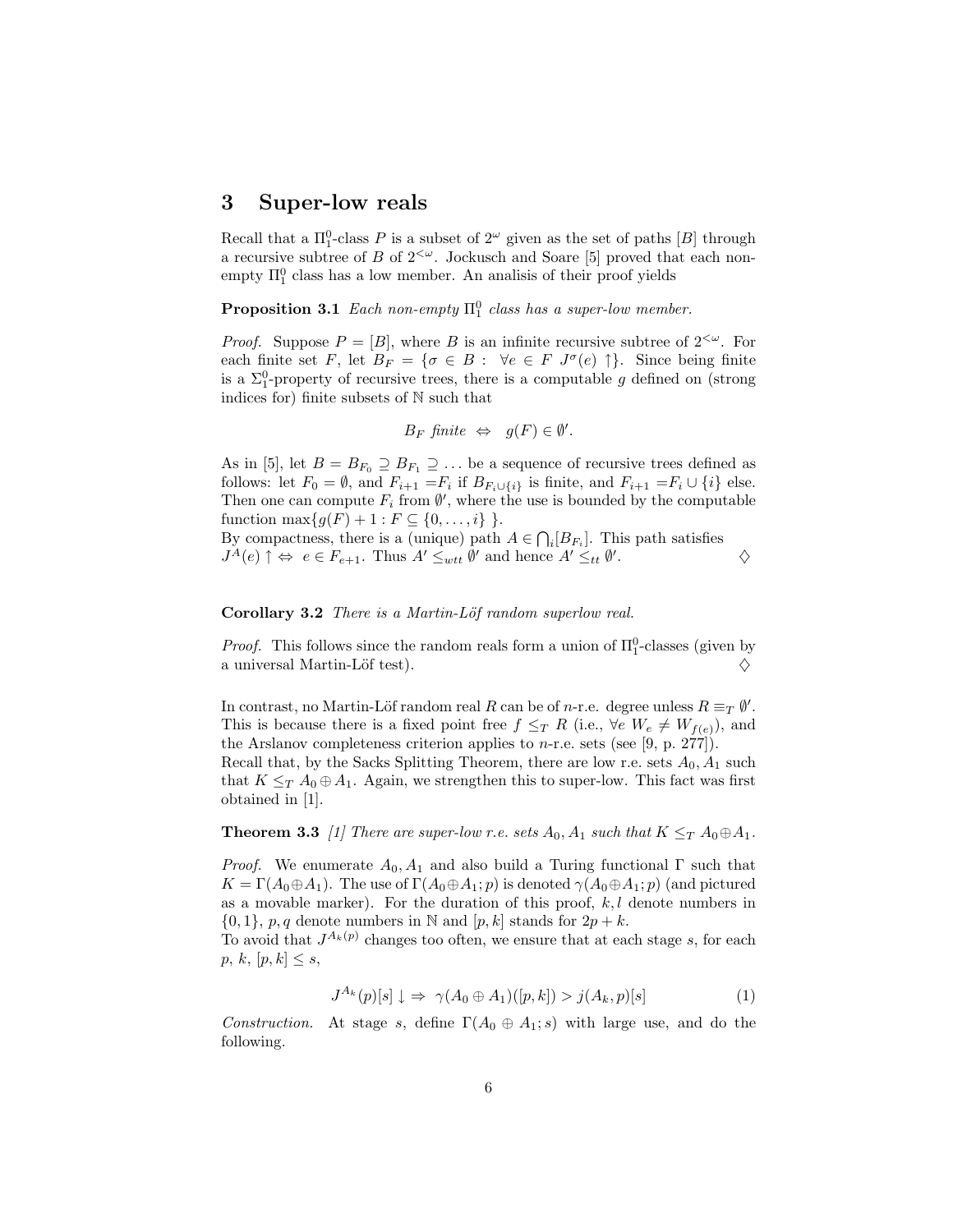- a) If there is  $[p, k]$  such that  $J^{A_k}(p)[s-1] \uparrow$  and  $J^{A_k}(p) \downarrow$  at the beginning of stage *s*, choose [*p*, *k*] minimal such. Put  $\gamma(A_0 \oplus A_1; [p, k])$  into  $A_{1-k}$  and redefine  $\Gamma(A_0 \oplus A_1; q)$ ,  $s \geq q \geq [p, k]$ , with the correct value and large use.
- b) If  $n \in K_s K_{s-1}$ , then put  $\gamma(A_0 \oplus A_1; n)$  into  $A_{1-k}$ .

A typical set-up looks like this:

$$
\begin{array}{c}\n \stackrel{\frown}{\longrightarrow} \\
j(A_0, p) \quad \gamma(2p) \quad j(A_1, p) \quad \gamma(2p+1)\n \end{array}
$$

(Here,  $J^{A_1}(p)$  converged after  $J^{A_0}(p)$ .)

*Verification* We first check (1) by induction on *s*. The condition holds for  $s = 0$ . If  $s > 0$ , we may suppose there is  $[p, k]$  minimal such that  $J^{A_k}([p, k])[s-1]$ and  $J^{A_k}(p)[s] \downarrow$  (else there is nothing to prove), in which case we put  $v =$  $\gamma(A_0 \oplus A_1; [p, k])$  into  $A_{1-k}$ .

- If  $[q, l] < [p, k]$ , then  $v > \gamma(A_0 \oplus A_1; [q, l]) \geq j(A_l, q)[s]$  by inductive hypothesis, so that (1) remains true for  $J^{A_l}(q)[s]$ .
- Since we enumerate *v* into the "other" side,  $J^{A_k}(p)[s]$  remains convergent, so we ensure  $\gamma(A_0 \oplus A_1; [p, k]) > j(A_k, p)[s].$
- For  $[q, l] > [p, k]$ , computations  $J^{A_l}(q)$  have their use below the new value of  $\gamma([q,l]).$

Next we show that both  $A_0$  and  $A_1$  are super-low. As in the construction of a (super-)low simple set, let  $g_k(p,s) = 1$  if  $J^{A_k}(p)[s] \downarrow$  and let  $g_k(e,s) = 0$ otherwise. We define a computable function *c* such that  $c([p, k])$  is a bound on the number of times  $J^{A_k}(p)$  can become defined. Then  $b_k(p) = 2c([p, k]) + 1$ bounds how often  $g_k(p, s)$  changes.

By (1),  $J^{A_0}(p)$  becomes undefined at most 2p times due to change of  $K \upharpoonright 2p$ . Otherwise,  $J^{A_k}(p)$  becomes undefined only when some computation  $J^{A_{1-k}}([q,1-\epsilon])$ *k*]) becomes defined, where  $[q, 1-k] < [p, k]$ . Thus the recursive function *c* given by  $c(0) = 1$ ,  $c([p, k]) = 2p + \sum \{c([q, 1 - k]) : [q, 1 - k] < [p, k]\}$  is as desired. As a consequence, each marker  $\gamma(A_0 \oplus A_1; m)$  reaches a limit. Thus  $K = \Gamma(A_0 \oplus A_1)$ .  $\Gamma(A_0 \oplus A_1).$   $\diamondsuit$ 

In contrast to the case of the Sacks Splitting theorem, we cannot achieve that Γ above is a *wtt*-reduction. Bickford and Mills [1, Thm. 4.1] show that, in fact, no super-low r.e. set is cuppable in the r.e. *wtt*-degrees.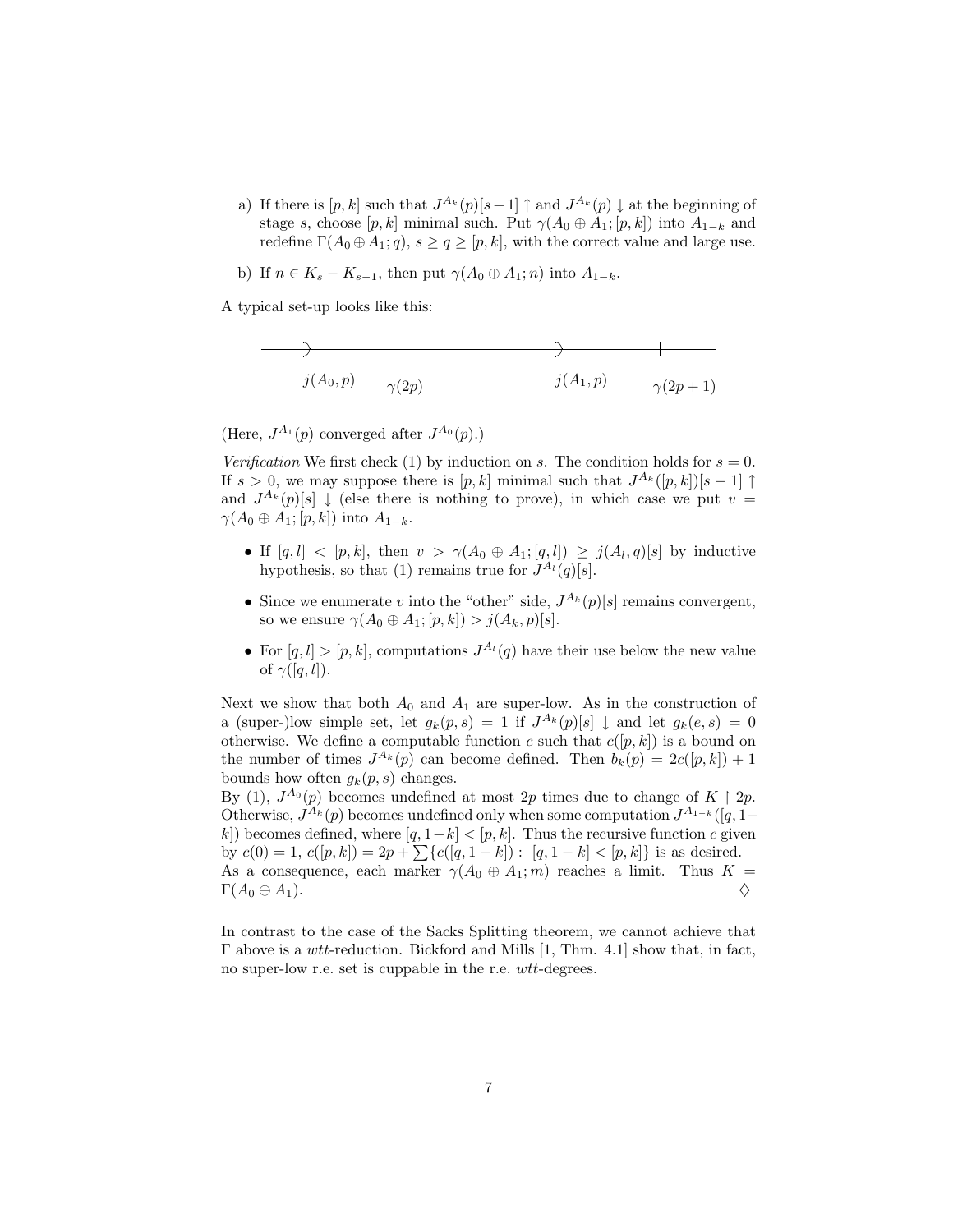### **4 Traceability versus super lowness**

**Theorem 4.1** *Let A be r.e. Then the following are equivalent.*

- *(i) A is jump traceable*
- *(ii) A is super-low.*

*Both directions are effective.*

*Proof.* (i)  $\Rightarrow$  (ii). Suppose *A* is jump traceable via a trace *T* with bound *h*. By convention, for each *s*,  $T_s \subseteq [0, s)$ . Consider the following partial *A*–recursive function:

$$
q(e) = \mu s(J^A(e)[s] \downarrow \& A_s \upharpoonright j(A_s, e, s) = A \upharpoonright j(A_s, e, s)).
$$

By Fact 1.4 there is a total computable  $\alpha$  such that, for all  $e, q(e) \simeq J^A(\alpha(e))$ . Then, for each *s*,

$$
(J^{A}(e)[s] \uparrow \& J^{A}(e) \downarrow) \Rightarrow J^{A}(\alpha(e)) \geq s,
$$
 (2)

since  $J^A(\alpha(e)) < s$  implies that  $J^A(e)$  has reached a final value by stage *s*. We define computable functions  $g(e, s)$ ,  $b(e)$  as in Definition 1.1 witnessing that *A* is super-low. Let  $g(e, 0) = 0$ . For  $t > 0$ , if  $J<sup>A</sup>(e)[t] \uparrow$  then let  $g(e, t) = 0$ . Now suppose  $J^{A}(e)[t] \downarrow$ . If  $g(e, t-1) = 1$  then let  $g(e, t) = 1$ . If  $g(e, t-1) = 0$ , then we first test the stability of the computation  $J^A(e)[t]$  before allowing  $g(e,t) = 1$ : let *s* < *t* be the greatest stage such that  $J^A(e)[s] \uparrow$ . If  $v = J^A(\alpha(e))[t] \downarrow, s \leq v$ and  $v \in T_t^{[e]}$  then let  $g(e,t) = 1$ , otherwise  $g(e,t) = 0$ .<br>We claim that  $g(e, t)$  changes at most  $2h(g(e)) + 2$ 

We claim that  $g(e, t)$  changes at most  $2h(\alpha(e)) + 2$  times. It suffices to show that  $g(e, t)$  changes from 1 to 0 and back to 1 at most  $h(\alpha(e))$  times. Thus, suppose  $s > 0$ ,  $g(e, s - 1) = 1$ ,  $g(e, s) = 0$  (so that  $J^{A}(e)[s] \uparrow$ ) and  $t > s$  is least such that  $g(e, t) = 1$ . Then  $v = J^A(\alpha(e))[t] \downarrow$  and  $s \le v$ . Since  $T_s \subseteq [0, s)$  and  $v \in T_t^{[e]}, T_t^{[e]} - T_s^{[e]} \neq \emptyset$ . This can happen at most  $h(\alpha(e))$  times.



It remains to be shown that  $A'(e) = \lim_{s \to 0} g(e, s)$ . If  $J^A(e) \uparrow$ , then  $g(e, s) = 0$ <br>for infinitely many  $\varepsilon$  so  $\lim_{s \to \infty} g(e, s) = 0$ . Now suppose  $I^A(e) \downarrow$  Let  $\varepsilon$  be for infinitely many *s*, so  $\lim_{s} g(e, s) = 0$ . Now suppose  $J^{A}(e) \downarrow$ . Let *s* be greatest such that  $I^{A}(e)[s] \uparrow$  Since  $I^{A}(o(e)) \downarrow$  there is a *t* > *s* such that the greatest such that  $J^A(e)[s] \uparrow$ . Since  $J^A(\alpha(e)) \downarrow$ , there is a  $t \geq s$  such that the computation  $v = J^A(\alpha(e))$  is stable and  $v \in T_t^{[e]}$ . Then  $s \le v$  by (2). So we define  $g(e, t') = 1$  for each  $t' \geq t$ .<br>Note that we have obtained a an

Note that we have obtained *g* and *b* effectively in the trace *T* and its bound.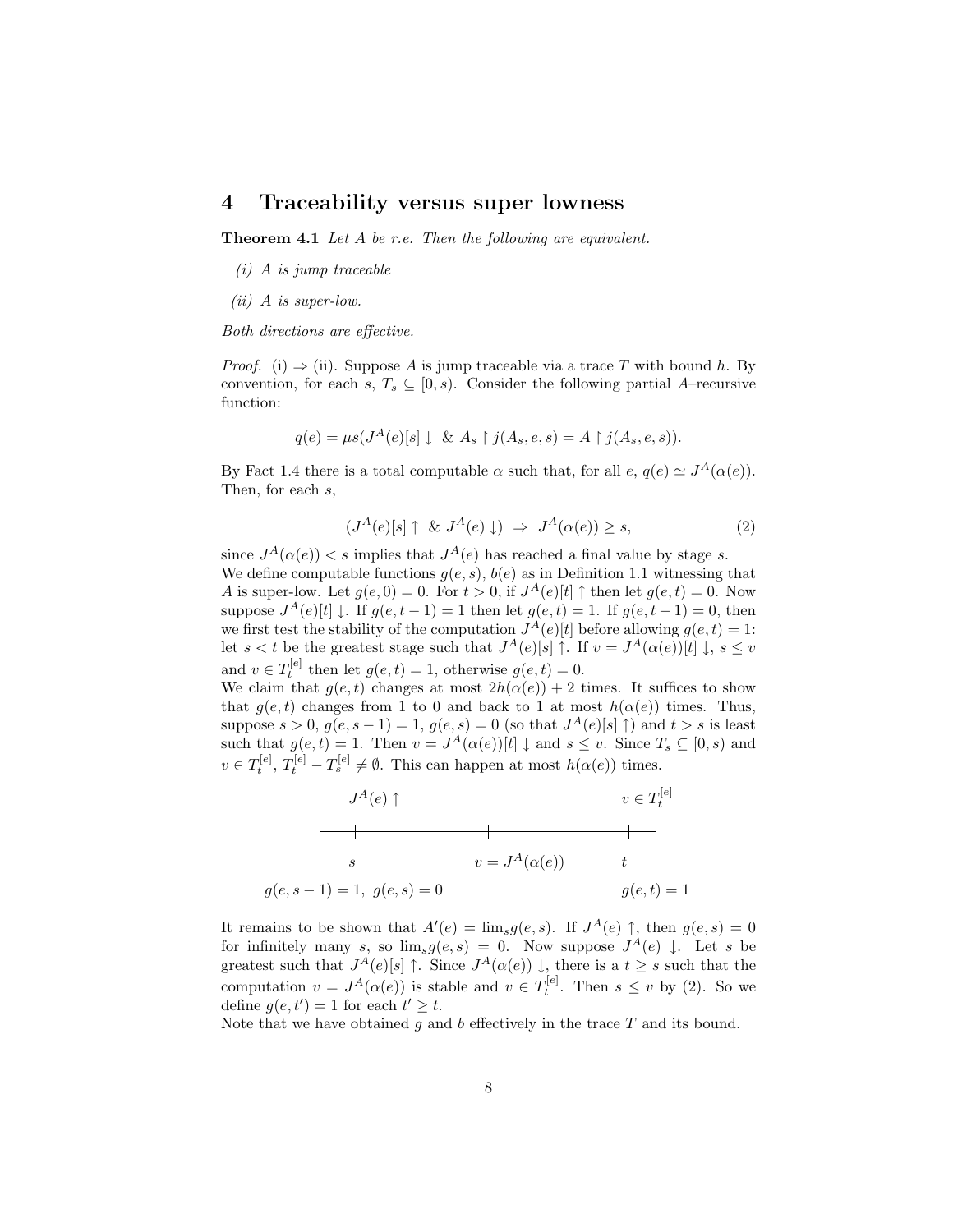(ii)  $\Rightarrow$  (i). Suppose *A* is super-low. Thus *A'* is  $\omega$ -r.e. via some functions *g*, *b*. We enumerate a trace *T* to show *A* is jump traceable, and also define an auxiliary partial recursive functional  $\Psi$ , which copies computation of the jump *J* with some delay. We assume a partial recursive functional  $\Psi$  is given, and let *α* be the reduction function for  $\Psi$  according to Fact 1.4. Since we produce  $\Psi$ effectively from  $\alpha$ , by the Recursion Theorem we can assume that  $\Psi = \Psi$ , so that  $\alpha$  is also a reduction function for  $\Psi$ .

Given *e*, let  $\hat{e} = \alpha(e)$ . At stage  $s = 0 \Psi$  is totally undefined. For  $s > 0$ , we distinguish two cases distinguish two cases.

- a)  $g(\hat{e}, s) = 0$ . If  $\Psi^A(e)[s-1] \uparrow$  and  $J^A(e)[s] \downarrow = v$ , define  $\Psi^A(e)[s] = v$  with use  $j(A_s, e, s)$ .
- b)  $g(\hat{e}, s) = 1$ . If  $\Psi^A(e)[s] \downarrow$  then enumerate  $y = J^A(e)[s]$  into  $T^{[e]}$ .

Note that, since  $\Psi$  just copies computations of  $J$  at a later stage, when a new computation  $J^A(e)[s]$  appears, then no computation  $\Psi^A(e)[t]$  which was defined at  $t < s$  still applies at stage *s*.

Suppose  $J^A(e) = z$ , and let *s* be the least stage where this (final) computation appears. We show  $z \in T^{[e]}$ . At a stage  $t \geq s$ , we may only define a new<br>computation  $\Psi^A(e)[t]$  in case  $g(\hat{\epsilon} t) = 0$ . Since  $\Psi^A(e)[t]$  remains undefined till computation  $\Psi^{A}(e)[t]$  in case  $g(\hat{e}, t) = 0$ . Since  $\Psi^{A}(e)[t]$  remains undefined till<br>this happens, by the definition of  $\alpha$  in fact there must be such a stage  $t > \varepsilon$ this happens, by the definition of  $\alpha$ , in fact there must be such a stage  $t \geq s$ . Since the use for  $\Psi^A(e)[t]$  is  $j(A_s, e, s)$  and  $A_s \restriction j(A_s, e, s)$  is stable,  $\Psi^A(e) \downarrow$ . Hence  $g(\hat{e}, r) = 1$  for some  $r > t$ , at which point we enumerate *z* into  $T^{[e]}$ .<br>Next we show *T* is a trace with bound  $h(e) = \frac{1}{\epsilon}h(e(e))$ . Suppose *g* 

Next we show *T* is a trace with bound  $h(e) = \lfloor \frac{1}{2}b(\alpha(e)) \rfloor$ . Suppose  $q < r$ are stages where distinct elements *y, z* are enumerated into  $T^{[e]}$ . Then  $y = I^A(e)[q] \times I^A(e)[r]$  and  $q(\hat{\epsilon} q) = q(\hat{\epsilon} r) = 1$ . Since  $A \upharpoonright i(A \mid \epsilon q) \neq A \upharpoonright t$  $J^{A}(e)[q], z = J^{A}(e)[r]$ , and  $g(\hat{e}, q) = g(\hat{e}, r) = 1$ . Since  $A_{q} \restriction j(A_{q}, e, q) \neq A_{r} \restriction j(A_{r} | r)$  $\hat{e}(q) = g(\hat{e}, r) = 1$ . Since  $A_q \restriction j(A_q, e, q) \neq A_r \restriction j(a')$  issued at a stage  $q' \leq q$  is valid at stage r.  $j(A_q, e, q)$ , no definition  $\Psi^A(e)[q']$  issued at a stage  $q' \leq q$  is valid at stage *r*.<br>(Here is where we need that *A* is r e). So we must have made a new definition (Here is where we need that *A* is r.e.) So we must have made a new definition  $\Psi^A(e)[t]$  at a stage  $t, q < t < r$ , whence  $g(\hat{e}, t) = 0$ . Since  $g(e, s)$  can change from 1 to 0 and back at most  $h(e)$  times this proves that  $|\mathcal{T}^{[e]}| < h(e)$ from 1 to 0 and back at most  $h(e)$  times, this proves that  $|T^{[e]}| \leq h(e)$ .<br>Heing the Becursion Theorem with indices for a and h as parameters we

Using the Recursion Theorem with indices for *g* and *b* as parameters, we obtain *T* and *h* effectively in those indices. *T* and *h* effectively in those indices.

We obtain an interesting consequence which is not obvious from the definition.

**Corollary 4.2**  $\{e : W_e \text{ super-low }\} \text{ is } \Sigma_3^0\text{-complete.}$ 

*Proof.* This follows from the corresponding fact for jump-traceability, Proposition 2.3.  $\Diamond$ 

#### **Theorem 4.3** *There is a super-low real A which is not jump-traceable.*

*Proof.* Recall that, by [8], *A* is jump-traceable iff there is a computable *p* such that  $A \in \mathcal{SK}[p]$ . In [8], we also show that no Martin-Löf random real is in any class  $\mathcal{SK}[p]$ . Thus the super-low Martin-Löf random real obtained in Corollary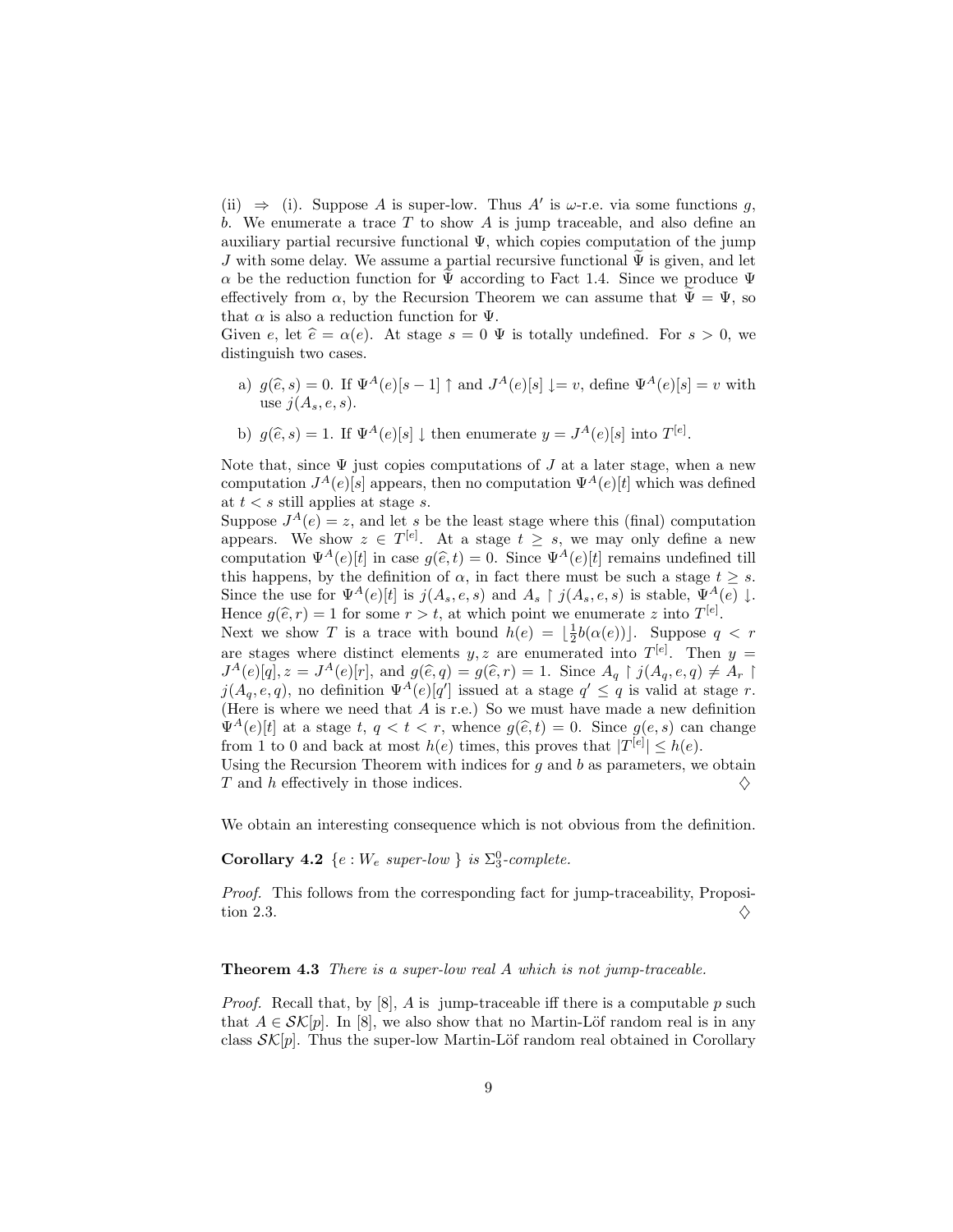3.2 is not jump-traceable.  $\diamondsuit$ 

**Theorem 4.4** *There is an ω-r.e. jump-traceable real A which is not super-low.*

Notice however that *A* is low by Proposition 2.2. *Proof.*

Fix an effective listing  $(g_e, b_e)_{e \in \mathbb{N}}$  of all pairs consisting of a binary and a unary partial recursive function, such that for all *w*,  $\{q : g_e(w, q) \downarrow\}$  is an initial segment of N. Then we can assume the same property for the approximation at a stage *s*,  $g_e(w, q)[s]$ .

To ensure *A* is not super-low, we meet the requirements

*P*<sup>*e*</sup> : *g*<sup>*e*</sup>, *b*<sup>*e*</sup> *total* &∀*x g*<sup>*e*</sup>(*x, q*) *changes at most b*<sup>*e*</sup>(*x*) *times*  $\Rightarrow$  $\exists y \ \neg A'(y) = \lim_{q} g_e(y, q)$ .<br>ine an auxiliary binary p.y.

We define an auxiliary binary p.r. functional Ψ. As usual, by the Recursion Theorem, we are given a reduction function *α* such that  $Ψ<sup>X</sup>(e, y) = J<sup>X</sup>(α(⟨e, y⟩)).$ The strategy for *<sup>P</sup><sup>e</sup>* is as follows.

- 1. Pick a fresh candidate *y* at stage *t*. Let  $\tilde{y} = \alpha(e, y)$ . Wait till  $b_e(\tilde{y}) \downarrow$  at a stage *t*.
- 2. Pick a fresh number *z* (thus,  $z \geq b_e(y)$ ), called the *parameter* of  $P_e$ . From now on, ensure that

$$
\Psi^A(e, y) \downarrow \Leftrightarrow z \in A.
$$

To do so, for all strings  $\sigma$  of length *z*, define  $\Psi^{\sigma1}(e, y) = 1$ . This is allowed, since there have been no definitions with arguments *e, y* so far.

Do the following at most  $b_e(\tilde{y})$  times at stages  $s \geq t$ : Whenever  $g_e(\tilde{y}, q)[s-$ 1]  $\uparrow$ ,  $g_e(\tilde{y}, q)[s] \downarrow$ , and  $g_e(\tilde{y}, q - 1) \neq g_e(\tilde{y}, q)$ , then declare  $A_s(z) = 1$  $g_e(\widetilde{y}, q)$ . Otherwise  $A_s(z) = A_{s-1}(z)$ .

Then, if the hypothesis of *<sup>P</sup><sup>e</sup>* is satisfied,

$$
\widetilde{y} \in A' \Leftrightarrow \Psi^A(e, y) \downarrow \Leftrightarrow \lim_{s} g_e(\widetilde{y}, s) = 0
$$

Moreover,  $A_s(z)$  changes at most *z* times (since  $z \geq b_e(\tilde{y})$ ), so that *A* is  $\omega$ -r.e. To ensure  $\vec{A}$  is jump traceable, we enumerate a trace  $\vec{T}$ . We meet the requirements

$$
Q_e: |T^{[e]}| \le h(e) \& (v = J^A(e) \downarrow \Rightarrow v \in T^{[e]}),
$$

where  $h(e)$  is a recursive bound to be determined below. The priority ordering of requirements is  $Q_0 < P_0 < Q_1 < ...$  The strategy for  $Q_0$  is simple; whenever a computation  $I^A(e) = v$  appears at stage s which has  $Q_e$  is simple: whenever a computation  $J^A(e) = v$  appears at stage *s* which has not been seen before, then

- 1. put *v* into  $T^{[e]}$
- 2. initialize the requirements  $P_i$ ,  $i \geq e$ .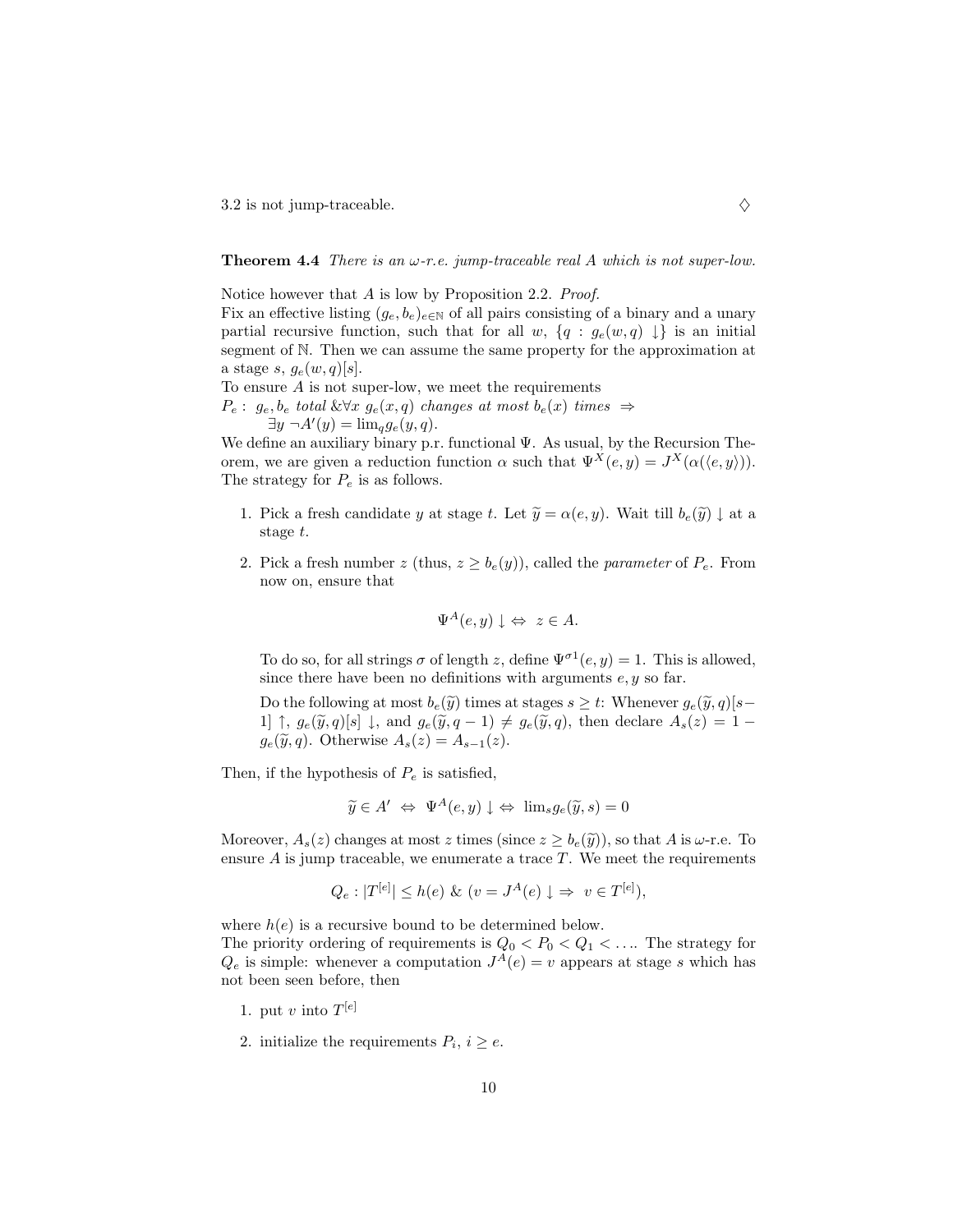We say that  $Q_e$  *acts*. In that case,  $A(z)$  retains its value, for any parameter z of a lower priority requirement  $P_i$ . Therefore, unless also a higher priority  $P_i$ is initialized, for  $t \geq s$ ,  $A_t \restriction j(A_t, e, t)$  only depends on the values  $A(z)$ , where *z* is the parameter of a higher priority  $P_i$ , which gives at most  $2^e$  possibilities for  $A_t \restriction j(A_t, e, t)$  (here we need that  $P_i$  only needs to change  $A(z)$  for a single number *z*, which would fail if we had to make *A* r.e.).

*Construction.* Let  $A_0 = \emptyset$ . At stage  $s > 0$ , go through the requirements

 $Q_0, P_0, \ldots, Q_s, P_s$  and let them carry out one step of their strategies. At the end, if  $y \leq s$  and no value has been assigned yet to  $A_s(y)$ , retain the value at stage  $s - 1$ .

*Verification.* Let  $h(0) = 1$  and, for  $e > 0$ , let  $h(e) = h(e-1)(2^e + 1)$ 

**Lemma 4.5** *Let*  $e > 0$ *. Then* 

- *(i) <sup>Q</sup><sup>e</sup> is met*
- *(ii)*  $P_e$  *is initialized at most*  $h(e)$  *times and met.*

*Proof.* For  $e = 0$ , (i) and (ii) hold, since  $P_0$  is initialized at most once, when  $J<sup>A</sup>(0)$  converges for the first time. Assume  $e > 0$ .

(i) While  $P_{e-1}$  is not initialized, the requirements  $P_i$ ,  $i < e$  pick at most one number *z*. If  $F_s$  is the set of such numbers at a stage *s*, then there are at most  $2^e$  possibilities for  $A_s \cap F_s$ . Hence  $Q_e$  enumerates at most  $2^e$  numbers into  $T^{[e]}$ before  $P_{e-1}$  is initialized another time. Hence, by inductive hypothesis (ii) for  $e-1$ ,  $|T^{[e]}| \leq 2^e h(e-1) \leq h(e)$ .<br>(ii) If *P* is initialized then either

(ii) If  $P_e$  is initialized, then either  $P_{e-1}$  is also initialized, or  $Q_e$  acts. So  $P_e$  is initialized at most  $h(e)$  times. Once it is no more initialized,  $P_e$  diagonalizes successfully. successfully.

## **5 A construction of a** *K***-trivial r.e. real**

The following theorem was considered in discussions with Downey and Hirschfeldt.

**Theorem 5.1** *For each low r.e. set B there is an r.e. K-trivial set A such that*  $A \nleq_T B$ *.* 

*Proof.* Let  $\mathbb{N}^{(e)}$  denote the set of numbers of the form  $\langle y, e \rangle$ . We meet the requirements

$$
P_e: A \neq \{e\}^B,
$$

by enumerating numbers  $x \in \mathbb{N}^{(e)}$  into A. To ensure A is K-trivial, we apply the criterion implicit in [2, Theorem 3.1] in the form presented in [7, Prop. 3.3.]. This is actually a characterization of  $K$ , as proved in [7, Theorem 5.12]. We refer to those papers for motivation, and to [7] for a proof.

Note that  $K(y) = \lim_{s} K_s(y)$ , where  $K_s(y) = \min\{|\sigma| : U_s(\sigma) = y\}$ . One uses the "cost function"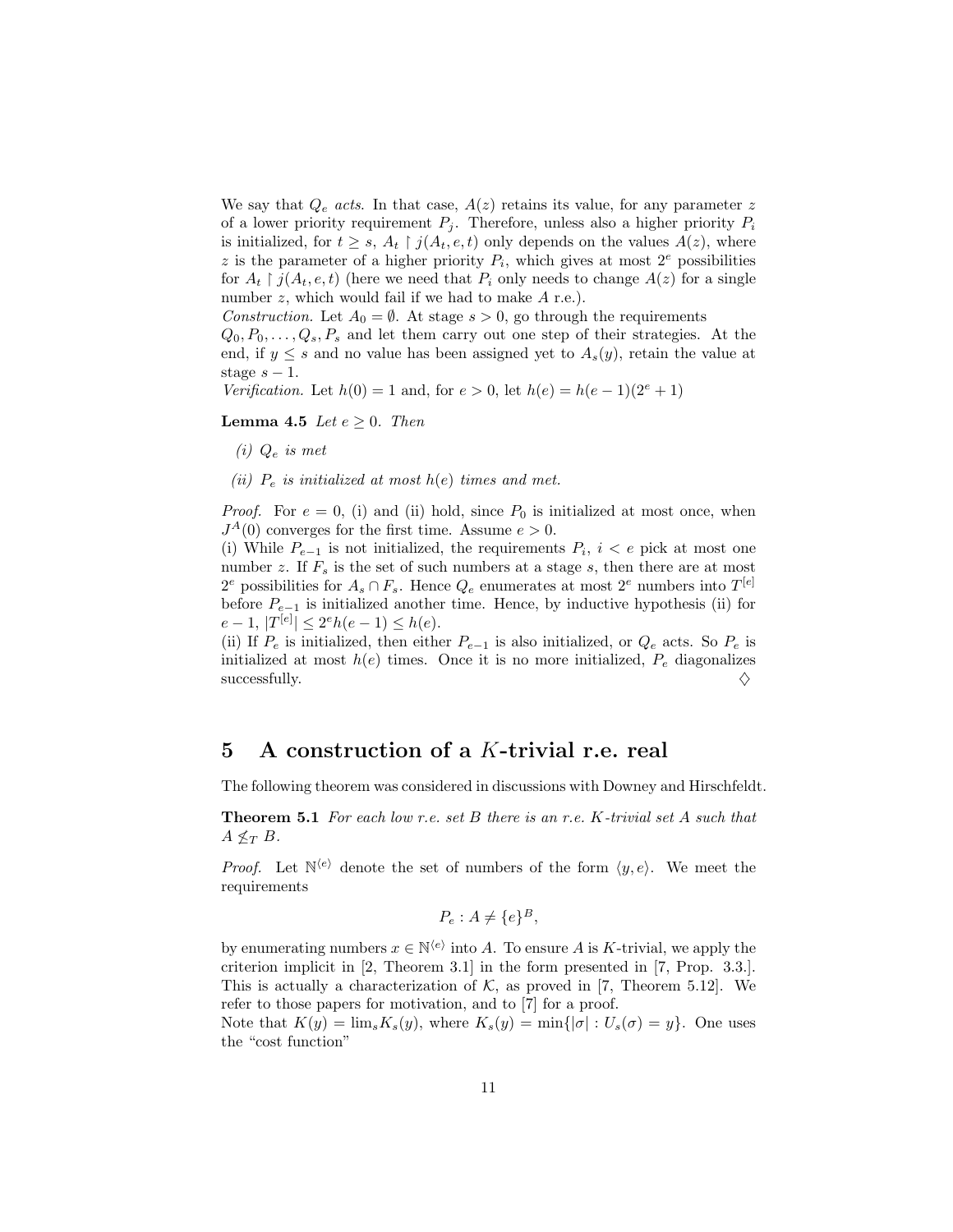$$
c(x,s) = 1/2 \sum_{x < y \le s} 2^{-K_s(y)},
$$

which bounds the cost of changing  $A(x)$  at stage *s*. Note that  $c(x, s)$  is nondecreasing in *s*,  $\lim_{s \to s} c(x, s) \leq 1/2$  for each *x*, and  $\lim_{x \to s} \lim_{s \to s} c(x, s) = 0$  by the definition of prefix Kolmogorov complexity.

**Fact 5.2 (** [7]) *Suppose that*  $A(x) = \lim_{s} A_s(x)$  *for a*  $\Delta_2^0$ *-approximation*  $(A_s)$  *such that such that*

$$
S = \sum \{c(x, s) : s > 0 \& x \text{ is minimal s.t. } A_{s-1}(x) \neq A_s(x) \} \leq 1/2. \tag{3}
$$

*Then A is K-trivial.*

To meet the requirements  $P_e$ , we use a Robinson type procedure, using the lowness of  $B$  to "certify" computations  $I_e(B(x)[e] = 0$ . We may ask a a  $\Sigma^0(B)$ . lowness of *B* to "certify" computations  $\{e\}^B(x)[s] = 0$ . We may ask a a  $\Sigma_1^0(B)$ -<br>question about the enumeration of *A* and we have a  $\Lambda^0$ -approximation to the question about the enumeration of *A*, and we have a  $\Delta_2^0$ -approximation to the parameter. But which enumeration? We may assume that it is given by the reanswer. But which enumeration? We may assume that it is given, by the recursion theorem. Formally, an *enumeration* is an index for a partial recursive function A defined on an initial segment of N such that, where  $A(t)$ , is interpreted as a strong index for the part of *A* enumerated by stage  $t, \mathcal{A}(s) \subseteq \mathcal{A}(s+1)$ for each *s*. We write  $\mathcal{A}_t$  for  $\mathcal{A}(t)$ . Given any (possibly partial) enumeration  $\widetilde{\mathcal{A}}$ , we effectively produce an enumeration  $\mathcal{A}$ , asking  $\Sigma_1^0(B)$ -questions about the site operation of  $\widetilde{A}$ . We must show that A is total in the interesting sees that given enumeration  $\widetilde{\mathcal{A}}$ . We must show that  $\mathcal A$  is total in the interesting case that  $\mathcal{A} = \mathcal{A}$  (by the recursion theorem), where these questions are actually about  $\mathcal{A}$ . Here is the  $\Sigma_1^0(B)$ -question for requirement  $P_e$ :<br>*Le there a stage a and an*  $\pi \in \mathbb{N}^{(e)}$  *angle that*  $\widetilde{A}$ 

*Is there a stage s* and an  $x \in \mathbb{N}^{(e)}$  *such that*  $\tilde{A}$  *is defined up to*  $s - 1$ *, and* 

- ${e}^{B}(x) = 0[s]$ *, where*  $B_s \restriction u(B_s, e, x, s) = B \restriction u(B_s, e, x, s)$  *(B is correct on the use of the computation), and*
- $\bullet$  *c*(*x*, *s*) < 2<sup>−(*e*+*n*+3)<sub></sub>,</sup>

*where*  $n = |\mathbb{N}^{\langle e \rangle} \cap \widetilde{A}(s-1)|$  *is the number of enumerations for the sake of*  $P_e$ *prior to s.*

Since *B* is low, there is a total computable function  $g(e, s)$  such that  $\lim g(e, s)$ 1 if the answers is YES, and  $\lim g(e, s) = 0$  otherwise. (The function  $g(e, s)$ ) actually depends on a further argument which we supress, an index for  $\mathcal{A}$ .) *Construction.* We define  $A_s$ , assuming  $A_{s-1}$  has been defined or  $s = 0$ . For each  $e < s$ , if there is an  $x < s$ ,  $x \in \mathbb{N}^{\langle e \rangle}$  satisfying

$$
\{e\}^B(x) = 0[s] \& c(x,s) \le 2^{-(e+n+3)},
$$

where  $n = \mathbb{N}^{(e)} \cap A_{s-1}$ , then choose *x* least and search for the least  $t \geq s$  such that  $g(e, t) = 1$ , or  $B_t \restriction u \neq B_s \restriction u$ , where  $u = u(B_s, e, x, s)$  is the use at *s*. In the first case, enumerate  $x$  into  $A$  (at the current stage  $s$ ). If the search does not end for some  $e < s$ , then we leave  $\mathcal{A}_s$  undefined.

*Verification.* We may assume  $A = \overline{A}$  by the recursion theorem.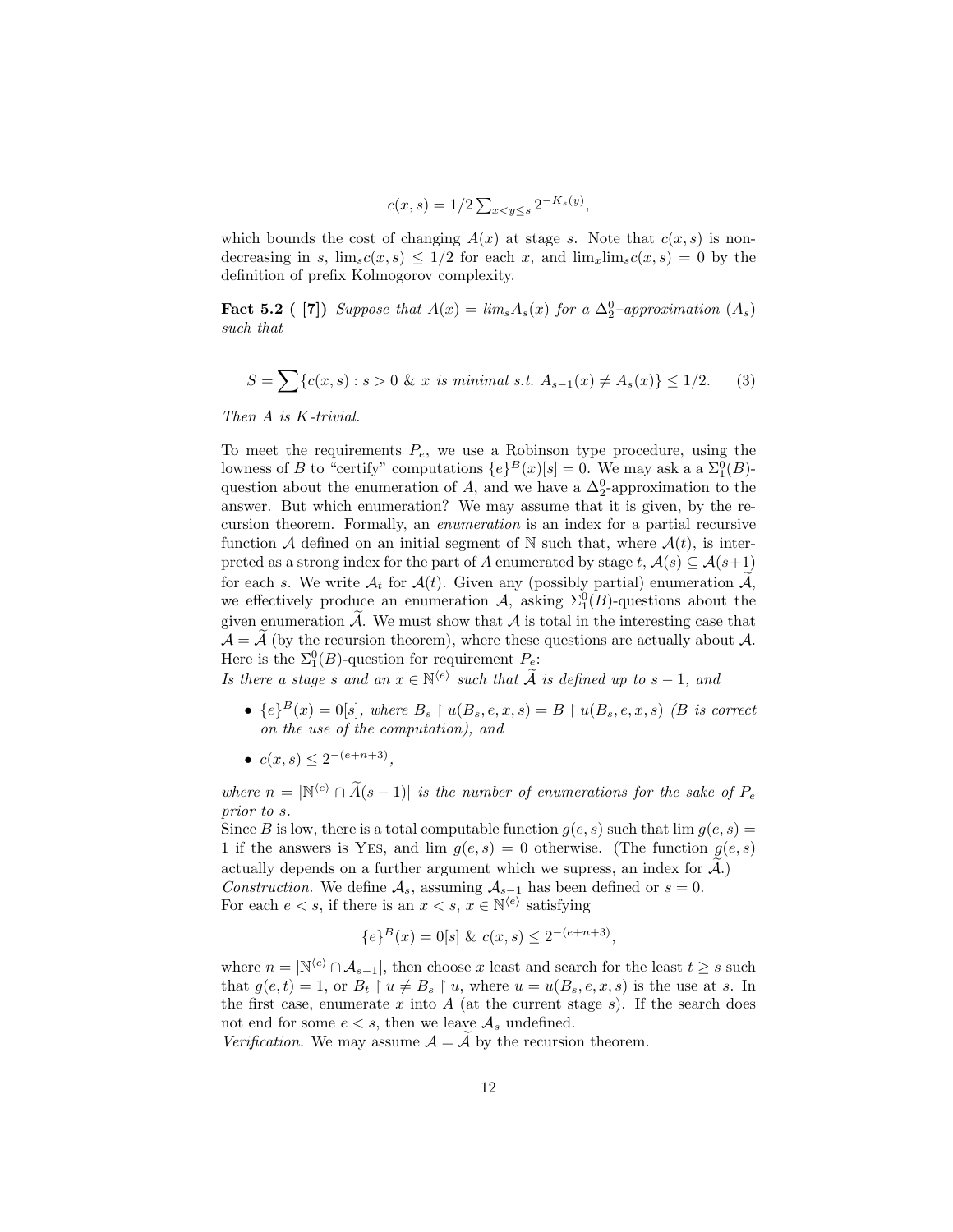#### **Lemma 5.3** A *is total.*

*Proof.* Assume that  $\mathcal{A}_{s-1}$  is defined or  $s = 0$ . Since  $\mathcal{A} = \mathcal{A}$  and by the correctness of  $\lim_{t} g(e, t)$ , the search at stage *s* ends for each *e*. So we define  $A_s$ .  $\diamondsuit$ 

#### **Lemma 5.4** *A is K–trivial.*

*Proof.* We apply the Fact 5.2. At stage *s*, suppose *x* is minimal s.t.  $A_{s-1}(x) \neq$  $\mathcal{A}_s(x)$ . We enumerate *x* for the sake of some requirement  $P_e$ , which so far has enumerated *n* numbers. Then  $c(x, s) \leq 2^{-(e+n+3)}$ , hence  $S \leq \sum_{0 \leq e,n} 2^{-(e+n+3)} =$  $1/2.$ 

#### **Lemma 5.5** *Each requirement <sup>P</sup><sup>e</sup> is met.*

*Proof.* Suppose for a contradiction that  $A = \{e\}^B$ . First assume  $\lim_{s} g(e, s) = 1$ . Choose witnesses *x*, *s* for the affirmative answer to the  $\Sigma_1^0(B)$  question for  $P_e$ .<br>Since  $B \upharpoonright u$  does not change after *s* where  $u = u(B - e x, e)$  we search for *t* till Since  $B \restriction u$  does not change after *s* where  $u = u(B_s, e, x, s)$ , we search for *t* till we see  $g(e, t) = 1$ . Then  $P_e$  enumerates x at stage s.

Now consider the case  $g(e, s) = 0$  for all  $s \geq s_0$ . Then we do not enumerate numbers for the sake of  $P_e$  after stage  $s_0$ . Then there is *n* such that  $P_e$  puts just *n* numbers into *A*. Since  $A = \{e\}^B$ , there is  $x \in \mathbb{N}^{\langle e \rangle}$  and  $s \ge s_0$  such that  $f_e \in \mathbb{R}^B$  (*x*) – 0 let and  $g(x, s) \le 2^{-(e+n+3)}$  where  $n = \mathbb{N}^{\langle e \rangle} \cap A$ . So the answer to  ${^{\gamma}}(e)^{B}(x) = 0$ [*s*] and  $c(x, s) \leq 2^{-(e+n+3)}$ , where  $n = |N^{(e)} \cap A|$ . So the answer to the  $\sum_{k=0}^{n}$  (*R*) question for *P* is VES contradiction the  $\Sigma_1^0(B)$  question for  $P_e$  is Yes, contradiction.  $\diamondsuit$ 

Note that the action of *<sup>P</sup><sup>e</sup>* may be infinitary, which is harmless here, but could be avoided by refining the  $\Sigma_1^0(B)$  question.<br>Also note that the argument in the proof of

Also note that the argument in the proof of Lemma 5.5, in the case  $\lim_{s} g(e, s) =$ 1 breaks down if *B* is merely  $\Delta_2^0$ . The opponent can now present the correct computation  $f_e(B(x)) = 0$  at a stage s where the limit limited  $g(e, s)$  has not vert computation  ${e}^B(x) = 0$  at a stage *s* where the limit lim<sub>*s*</sub>  $g(e, s)$  has not yet been reached. Then he temporarily changes  $B$  below the use at stage  $t > s$ while keeping  $g(e, t) = 0$ , and we do not put *x* into *A* at *s*. At a later stage where the old computation  ${e}^B(x) = 0$  comes back, he has increased the cost function above  $2^{-(e+n+3)}$ . Thus the following question remains:

**Question 5.6** *Does Theorem 5.1 hold for*  $\Delta_2^0$  *low sets*  $B$ ?

We may replace  $B$  by a u.r.e. sequence of uniformly low sets  $B_i$  and obtain a stronger result, which is proved by making the appropriate notational changes in the proof of Theorem 5.1.

**Corollary 5.7** *For each u.r.e. sequence of uniformly low sets B<sup>i</sup>, there is an r.e. K-trivial set A such that*  $A \nleq_T B_i$  *for each i.* 

We apply this to a class first studied by Andrei Muchnik (1998).

**Definition 5.8 ([7])** *A is* strongly *K*–trivial *via a constant b if*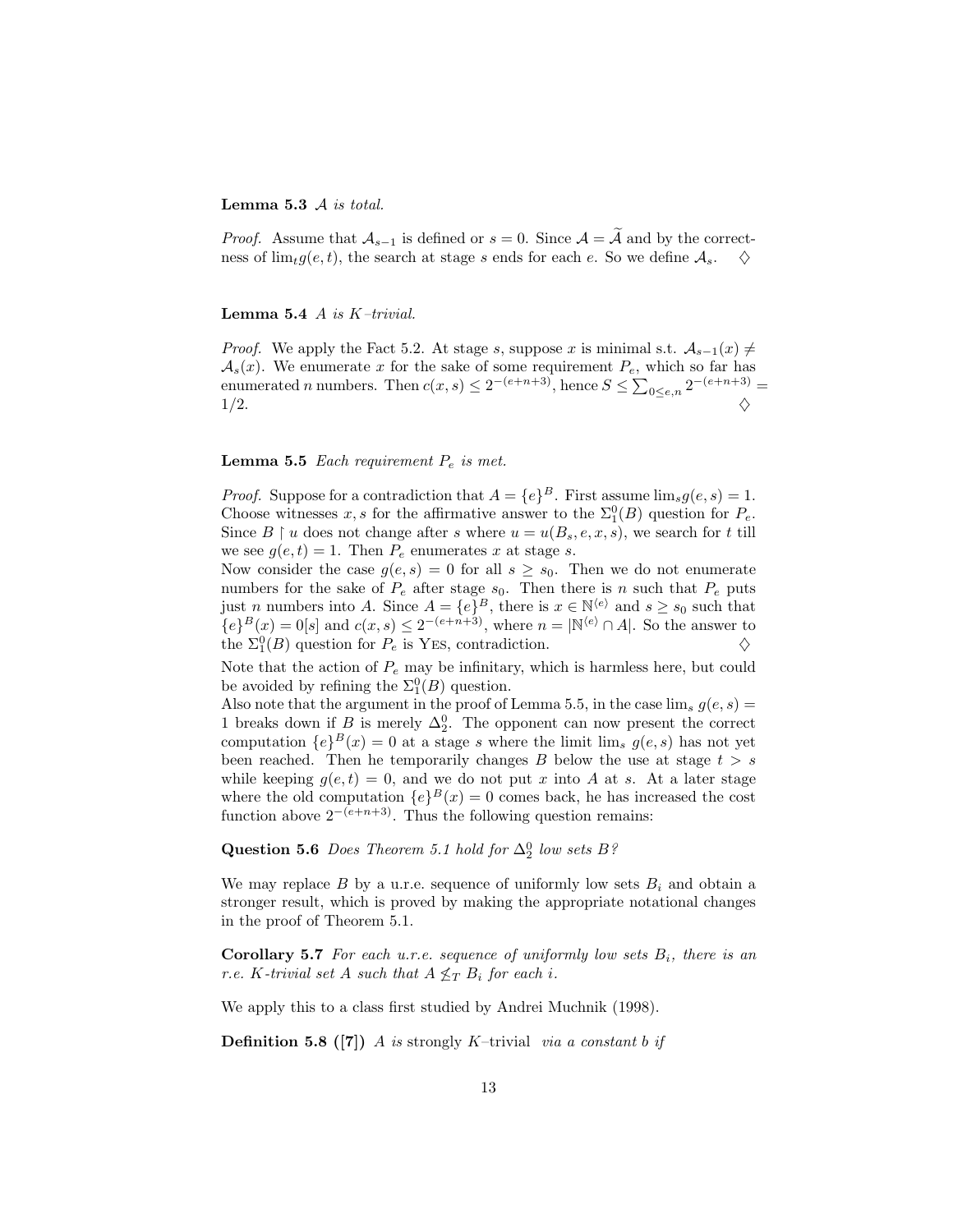$$
\forall y \ K(y) \le K^A(y) + b.
$$

*Let* SK *denote this class of reals.*

In [7] it is proved as a main result that  $K = S\mathcal{K}$ .

Note that  $S\mathcal{K} \subseteq S\mathcal{K}[p]$  for reach *p* as in Definition 1.3. Thus each  $A \in S\mathcal{K}$ is jump traceable. In [7, Prop. 2.8] we prove a uniform version of this: if *A* is strongly *K*-trivial via *b*, then *A* is jump-traceable, where the trace and its bound are obtained effectively in *b*.

The class  $\mathcal{SK}$  is  $\Sigma_3^0$  on both the *ω*-r.e. and the r.e. sets. Since it includes all finite sets there is a u.r.e. listing of the r.e. sets in  $\mathcal{SK}$ . However, there is no finite sets, there is a u.r.e. listing of the r.e. sets in  $\mathcal{SK}$ . However, there is no way to determine a constant for the strong *K*-triviality:

**Theorem 5.9** *There is no effective sequence*  $(B_i, b_i)$  *of pairs of an r.e. set and a constant such that each <sup>B</sup><sup>i</sup> is strongly <sup>K</sup>-trivial via <sup>b</sup><sup>i</sup>, and for each r.e. set A,*

$$
A \in \mathcal{SK} \ \Rightarrow \ \exists i \ A \leq_T B_i.
$$

*In particular, there is no such sequence listing* all *the r.e. sets in* SK*.*

*Proof.* By [7, Prop. 2.8], each  $B_i$  is jump-traceable, where the trace and its bound are obtained effectively in  $b_i$ . By Theorem 4.1, we obtain a witness for the (super)-lowness of  $B_i$ , effectively in *i*. The result follows by Corollary 5.7  $\diamond$ 

We close with a further question.

**Question 5.10** *Find an elementary property which distinguishes the classes of low and super-low r.e. degrees. For instance, is there a noncappable (hence, low cuppable) degree which does not cup with a super-low r.e. degree to* 0 *?*

It would also be interesting to see to what extent Theorem 4.1 holds for d.r.e. sets.

**Acknowledgement.** The author thanks Frank Stephan and Sebastiaan Terwijn for helpful comments.

## **References**

- [1] M. Bickford and F. Mills. Lowness properties of r.e. sets. Manuscript, UW Madison, 1982.
- [2] R. Downey, D. Hirschfeldt, A. Nies, and F. Stephan. Trivial reals. In *Electronic Notes in Theoretical Computer Science (ENTCS)*, 2002.
- [3] R. G. Downey, Carl G. Jockusch, Jr., and M. Stob. Array nonrecursive sets and multiple permitting arguments. In K. Ambos-Spies, G. H. Muller, and Gerald E. Sacks, editors, *Recursion Theory Week, Oberwolfach 1989*, volume 1432 of *Lecture Notes in Mathematics*, pages 141–174, Heidelberg, 1990. Springer–Verlag.